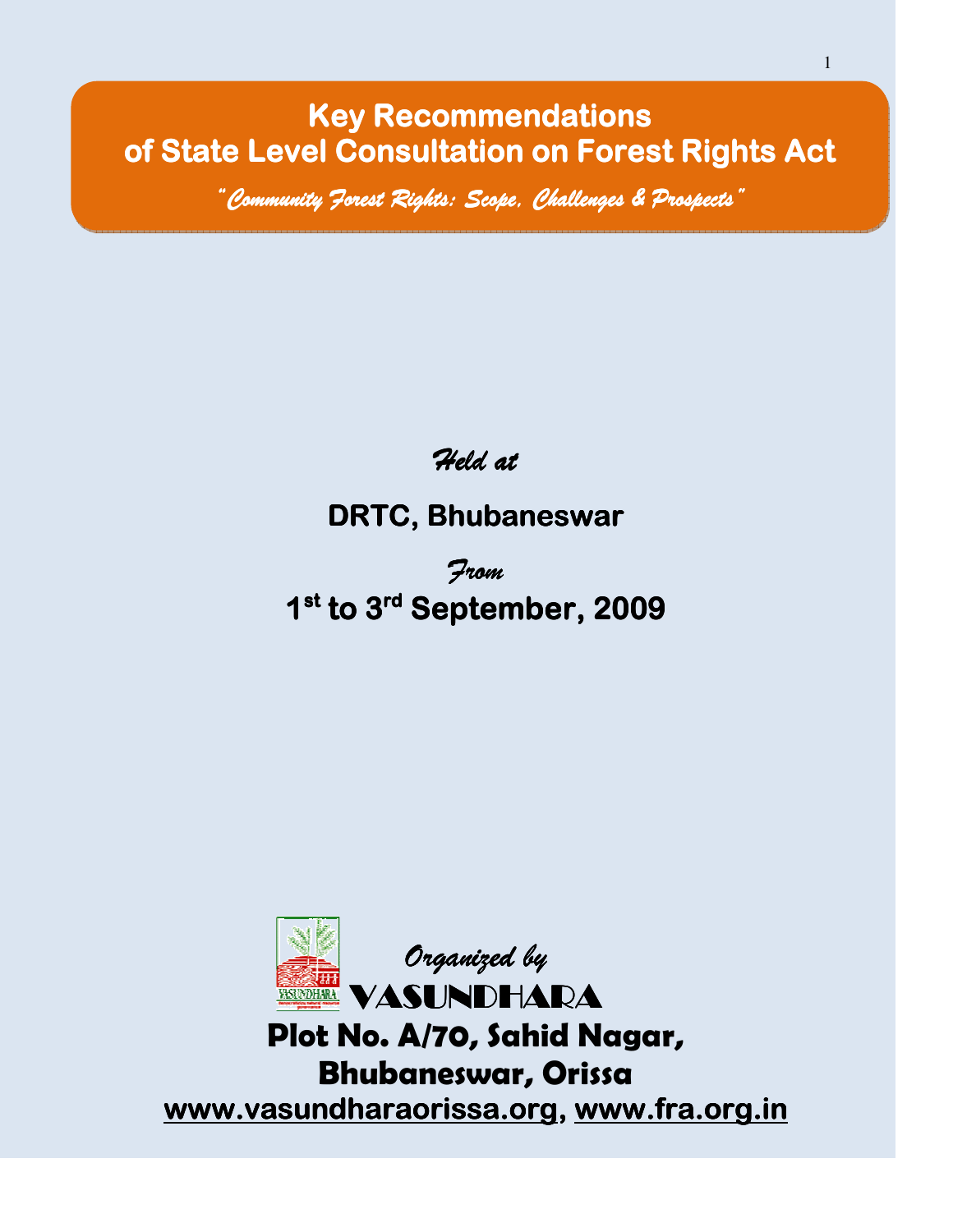# Backdrop to Consultation

I

Odisha has the unique distinction of being one of the few Indian states where thousands of local communities are actively protecting and conserving their forests while also meeting their own livelihood requirements from them. With one third of the state population critically dependent on forest resources, biodiversity conservation has always been an integral part of their socio-cultural life. The ethos of conservation and living harmoniously with nature are ingrained in the life styles and livelihood systems of the local people.

However, these groups have been struggling since long to assert their rights over the forest resources which were customarily enjoyed, protected and conserved by them since ages.

In medieval India, although the ownership of forests was with local rulers, local communities enjoyed almost unhindered access rights to them for their needs. From the beginning of the colonial period, forests started being targeted for commercial exploitation and revenue generation. The traditional/customary rights of the people were often neither recognized nor recorded by the colonial government while declaring forests to be state property. There are numerous examples of rebellions against reservation of forests by tribal communities in the history of the freedom struggle.

Even after Independence, the policies and laws remained unchanged. During the amalgamation of princely states and abolition of zamindari, unsurveyed non-private lands were declared government property either as forests or revenue wastelands. Lack of proper survey and settlement resulted in the local people losing their rights over their ancestral lands and being treated as "encroachers". This historical injustice was further accentuated by the Wildlife (Protection) Act 1972 and the Forest Conservation Act 1980, which made environmental protection and recognition of the rights of tribal communities as mutually irreconcilable objectives.

Enactment of the Scheduled Tribes and Other Traditional Forest Dwellers (Recognition of Forest Rights) Act, 2006 was a watershed in the hard-fought and prolonged struggle of Adivasis and other forest dwellers of India. For the first time in the history of the country, the state formally acknowledged the injustice done to forest dwelling communities due to nonrecognition of their rights during the consolidation of state forests. The new forest rights law attempts to right this historic wrong and empowers right holding communities and Gram Sabhas to "protect, conserve, regenerate or manage" their community forest resources for sustainable use.

The Government of Orissa has taken several proactive steps for proper implementation of the Forest Rights Act. To date, the State has issued more than 15 circulars to streamline and facilitate proper implementation of the Act and has particularly stressed the recognition of Community Forest Rights. For various reasons, however, recognition of Community Forests Rights has been slow in comparison to individual rights.

In this backdrop, a State Level Workshop on Forest Rights Act with a specific focus on the recognition of community forest rights was organized by Vasundhara at DRTC, Bhubaneswar from I<sup>st</sup> to 3<sup>rd</sup> September 2009. Over 300 participants actively participated in the workshop. Apart from the representatives of communities and civil society organizations, the participants included a number of eminent persons, intellectuals, students and academicians. Besides Shri Bijay Ranjan Singh Bariha, Hon'ble Minister, SC & ST Development, Shri Ashok Kumar Tripathy, Principal Secretary, SC & ST Development Department, Shri Biswajit Mishra, Addl. Secretary, SC & ST Development Department, Shri Rajkishore Chaudhury, Director cum Addl. Secretary SC & ST Development Department, Dr. A.B. Ota, Director, SC & ST Research and Training Institute, Shri S.K. Sinha, Conservator of Forests, Kendu Leaf Wing of State Forest Department, Shri Triloochan Sahoo, Senior Research Officer, SC & ST Research and Training Institute, Shri Jagdananda, State Information Commissioner, Prof. Radha Mohan and Hon'ble Member of Rajya Sabha Shri Pyari Mohan Mohapatra also graced the occasion with their presence.

This document summarizes the key recommendations which emerged from the workshop deliberations.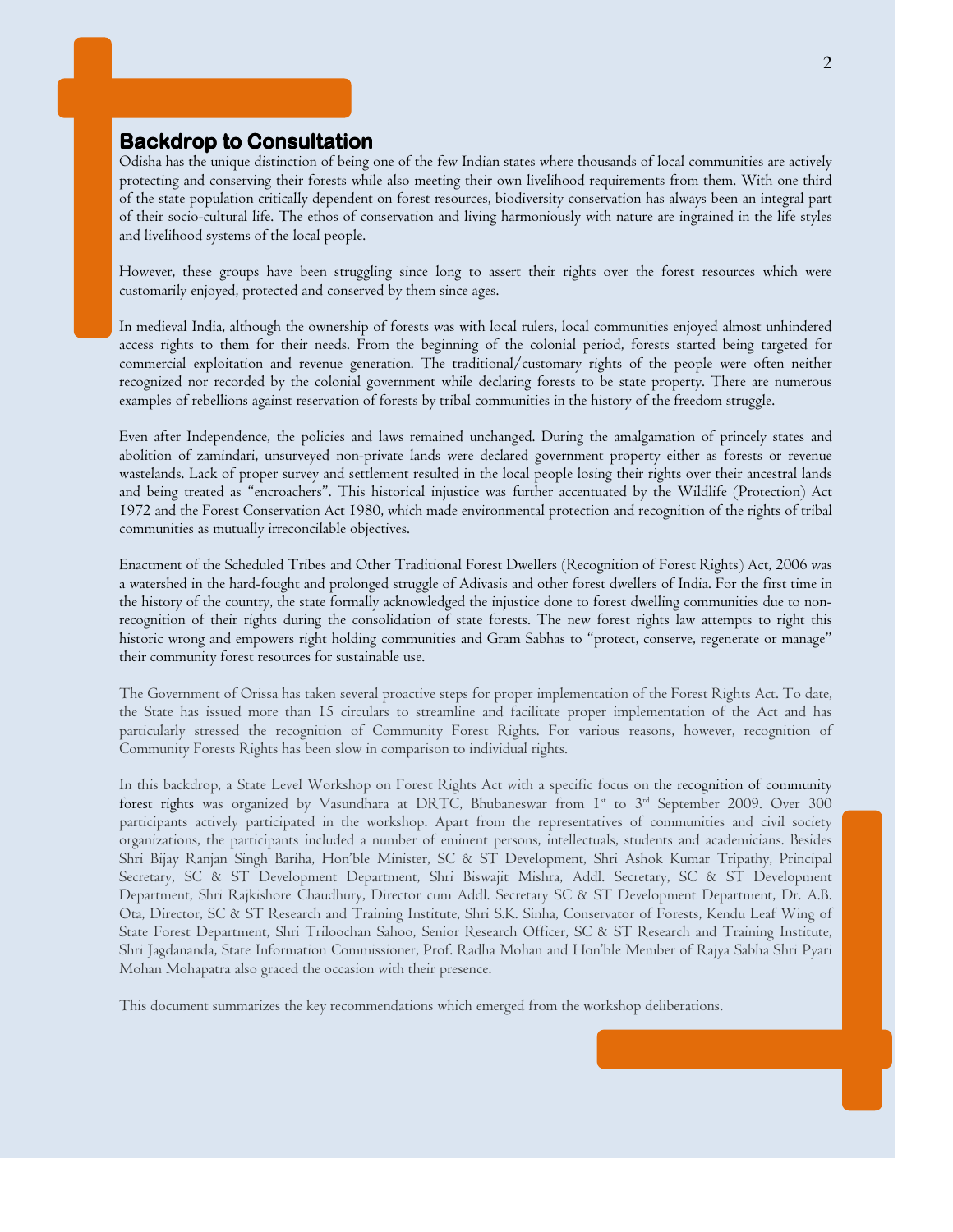# **Key Recommendations**

# Need for emphasis on recognition of Community Forest Rights

1. Under the present FRA rights recognition process, the main focus has been on recognition of individual rights, while claims for community rights, especially rights over Minor Forest Produce, water bodies, grazing areas, nistari areas, habitat rights of particularly vulnerable tribal groups (PTGs) and the "right to protect, regenerate or conserve or manage any community forest resource" (CFR), are yet to get proper attention. Proactive steps should be taken urgently to facilitate the claiming, verification and recognition of community forest rights. This has also been emphasized in the Chief Secretary's circular 6061/SSD, dated 4.2.09.

# Confusion between diversion for Development Facilities & Community Forest Rights

2. Applications for diversion of forest land for development facilities under Sec 3(2) of the Act are often being confused / equated with claims for Community Forest Rights. The Ministry of Tribal Affairs, Government of India, has already issued separate procedural guidelines (No. 23011/15/2008-SG.II, dated 18.5.2009) for forest land diversion under section 3(2). Claims for Community Forest Resource Rights under section  $3(1)(b),(c),(d),(e),(i)$  and  $(k)$  must be dealt with and recorded separately. The distinction between the two must be communicated to all implementing authorities.

# Recognition of Community Based Protection & Conservation initiatives

- 3. The State of Orissa is home to thousands of self-initiated & traditional forest protection and conservation initiatives including sacred groves. Sec  $3(1)(i)$  & Sec 5 of the Act recognize and empower such community based initiatives & secure their statutory right to protect, conserve, regenerate & manage their CFRs for sustainable use. The ongoing parallel Joint Forest Management (JFM) program based on the State Forest Department's (SFD) JFM circular (No. IF-Affn. 17/2008-17454/F&E, dated 22.10.2008) is generating a lot of confusion at the community level and hindering the CFR claim making process. Against this backdrop, the following are recommended:
	- a) In view of the statutory Community Forest Resource (CFR) Rights under section  $3(1)(i)$  and powers vested in the Gram Sabha under section 5 of the FRA, JFM based on an administrative order needs to be re-visited. The difference between statutory CFR rights conferred under the FRA and the lack of any rights under JFM has already been alluded to in point no 13 of the 'Frequently asked Questions' (FAQ) letter issued by the ST & SC Department on 21.11.08 but requires further clarification.
	- b) In villages / cluster of villages where community based forest protection and management already exists, or where communities want to initiate the same, recognition of their rights over clearly demarcated CFRs must be given priority under Sec  $3(1)(i)$ . Gram Sabhas of such villages should be encouraged to form 'Forest Protection & Management Committees' under Sec 5 FRA and Section  $4(1)(e)$  of the Forest Rights Rules, 2007.
	- c) Institutional mechanisms should be developed to channelize funding allocated for JFM, or through NREGA to the Gram Sabhas managing their CFRs.
	- d) The externally aided projects like Orissa Forestry Sector Development Project (JBIC), Orissa Tribal Empowerment and Livelihood Project (IFAD), Western Orissa Rural livelihood Project (DFID), etc., as well as central and state funded forestry schemes need to be revisited and appropriate changes made in their participatory forest management components to make them compatible with the Forest Rights Act. They should also integrate the rights recognition process in their implementation.
	- e) The Forest Department should be requested to stop discouraging communities from claiming their CFR rights on the grounds that funding support is only available for non-statutory JFM.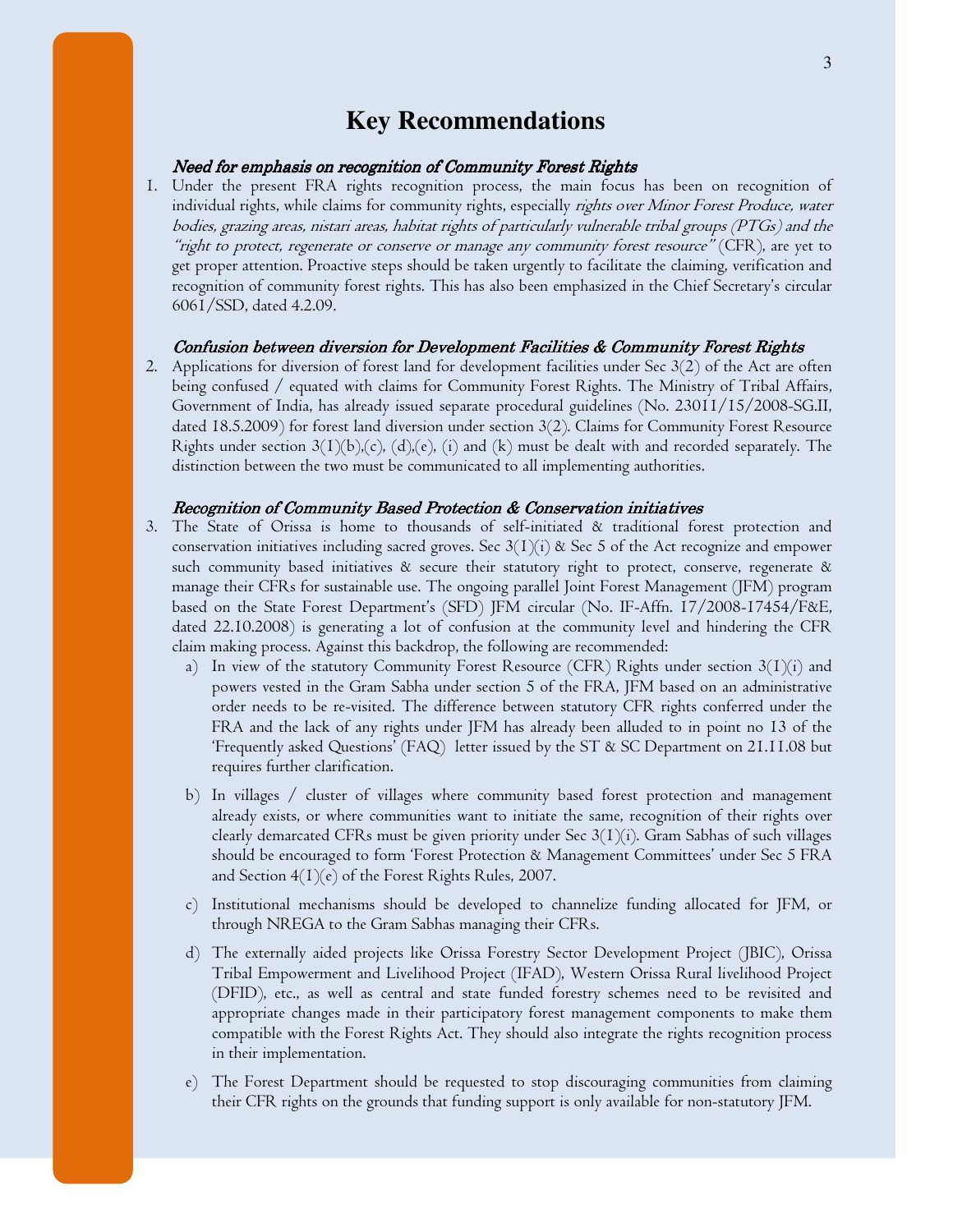# Rights over MFPs

- 4. Sec  $3(1)(c)$  recognizes the "right of ownership, access to collect, use and dispose of minor forest produce (including bamboo and Kendu leaf) which has been traditionally collected within or outside village boundaries". However, more than one & a half years after the Act came into force, not only has there been poor recognition of rights over MFPs but also, no steps have been taken to amend/repeal laws and regulations governing nationalized MFPs like Kendu Leaf and Bamboo to make them compatible with the FRA. Against this backdrop, the following interventions are recommended:
	- a) All State laws, rules and regulations related to MFPs should be reviewed and amended or repealed to make them compatible with FRA, 2006 in a time bound manner.
	- b) Primary collectors should be supported to develop their collective collection, processing and marketing institutions. Where cooperatives or other organizations of primary collectors already exist, they must be permitted to undertake collection, processing and/or marketing of Kendu leaf and bamboo.
	- c) No royalty should be charged on MFPs over which communities acquire ownership rights.
	- d) Gram Sabhas should be authorized to issue transit permits for transporting MFPs to the market

# Rights of PTGs

- 5. Section  $3(1)(e)$  of the FRA secures the rights of Primitive Tribal Groups (PTG) including community tenures of habitat and habitation. Recognition of PTG rights under the Act is lagging far behind in part due to lack of clarity among implementing agencies & civil society actors about the concepts of habitat and community tenures. In view of this, the following interventions are recommended:
	- a) Proactive role should be played by the ST and SC Development Department to facilitate recognition of PTGs rights by the implementing authorities
	- b) Special arrangements should be made to facilitate the PTGs collective claims to their larger 'habitat' in accordance with their diverse traditional, customary & cultural practices.
	- c) Special attention should be given to nomadic tribes like Mankidia and Hill Khadias for recognition of their rights to seasonal use of landscape as per Sec  $2(a)$
	- d) Micro Project officers and staff must be assigned the responsibility of facilitating the claiming of rights by PTGs and provided necessary orientation and training for the purpose.
	- e) The ST/SC department should consider engaging the services of people knowledgeable about different PTGs or those who have spent substantial time working with PTGs to facilitate the process of recognition of PTG rights.

# Conversion of Forest / Un-surveyed Villages into Revenue Villages

6. Despite Sec 3(1)(h) of the Act and the ST & SC Department circular (No.40373/SSD, dated 21.11.08), no steps have been taken for the conversion of forest and un-surveyed villages and old habitations on forest land into revenue villages. In most of such villages/habitations, FRCs are yet to be constituted as required by the law. Clear instructions should be given to field officials to facilitate election of FRCs in all such villages/habitations even if they fall outside Panchayat boundaries and to expedite the process of their conversion into revenue villages.

## FRA implementation in Protected Areas & Tiger Reserves

7. Despite the FRA being applicable to all categories of forest land [Sec  $3(2)(d)$ ], the rights recognition process in most of the State's Protected Areas (PAs) is being severely hampered by a mis-interpretation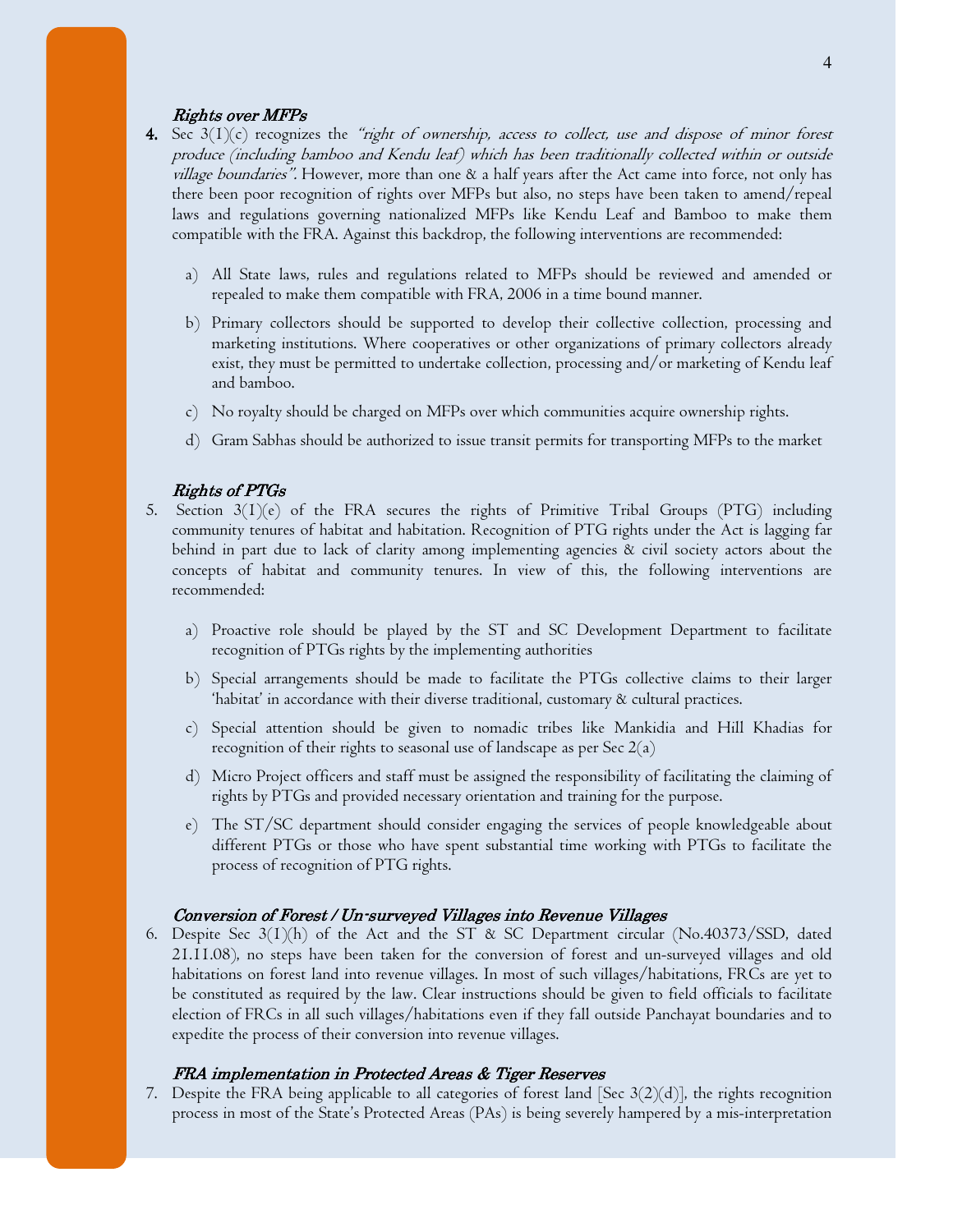regarding the applicability of FRA in PAs by concerned implementing authorities. The situation in Tiger Reserves/Critical Tiger Habitats is particularly bad. In Chandka Wildlife Sanctuary & Simlipal Tiger Reserve, relocation plans have reportedly been finalized without completion of the rights recognition process under the FRA in clear violation of the law. In view of this situation, the following steps are recommended:

- a) Clear instructions must be issued to the implementing authorities that the process of FRC formation, receipt and verification of claims and Recognition of Rights inside the Protected Areas, including Tiger Reserves, must be completed.
- b) Eviction or re-location of villagers from protected areas including Tiger Reserves must be stopped as it is illegal under sections  $4(2)$  and  $4(5)$  of the FRA as well as under Sec  $38(v)(485)$ of the Wildlife (Protection) Amendment Act 2006.
- c) Forest & wildlife authorities refusing to implement the above legal requirements should be asked to cooperate to avoid penal action under Section 7 of the FRA.
- d) The process of recognition of Community Forest Rights should be given priority to enable communities to collect process and dispose minor forest produce collected by them.
- e) The state government should ask line departments to formulate and implement developmental facilities approved by Gram Sabhas under section 3(2) of Forest Rights Act in the villages/habitations located inside Sanctuaries and National Parks, including those subsequently notified as critical tiger habitats.
- f) The State Wildlife wing should be asked to up load all updated information related to identification of Critical Wildlife Habitats and Critical Tiger Habitats on it's web site.

# **Empowerment of Gram Sabhas**

- 8. Under the Forest Rights Act, the Gram Sabha is the authority to initiate the process for determining rights of forest communities by receiving, consolidating and verifying the claims. The authority vested in the Gram Sabha by the Act must be respected by the implementing agencies while facilitating the process. Due to the hurried manner in which Gram Sabhas were convened and FRCs formed when implementation of the FRA was begun, in many parts of the State the FRCs remain non-functional (or are yet to be constituted) and are not able to perform their required functions. In view of this situation, the following steps are recommended:
	- a) Government should prepare a comprehensive blue print for skill and capacity enhancement of the Gram Sabhas and FRC members in a time bound period.
	- b) Wherever claims are not being made to the FRCs, or FRCs are yet to be constituted, steps should be taken to facilitate reconstitution of FRCs after ensuring that Gram Sabha members are aware of the provisions of the Act and Rules and the FRC's role.
	- c) The Chief Secretary's circular issued on  $4<sup>th</sup>$  February 2009 (No. 6061/SSD has clearly stated that 'no individual officer has been given the powers under the Act to overrule or object to the decisions of the appropriate authority'. This needs to be strictly enforced and those violating this provision should be penalized under section 7 of the Act.

# Rights of Other Traditional Forest Dwellers (OTFDs)

9. The majority of OTFD claims are not being processed at the SDLC & DLC level even after being duly approved by the concerned Gram Sabhas. Oral & physical evidence permitted by the Rules is not being accepted and instead, documentary evidence of 75 years of occupation is being demanded. This is when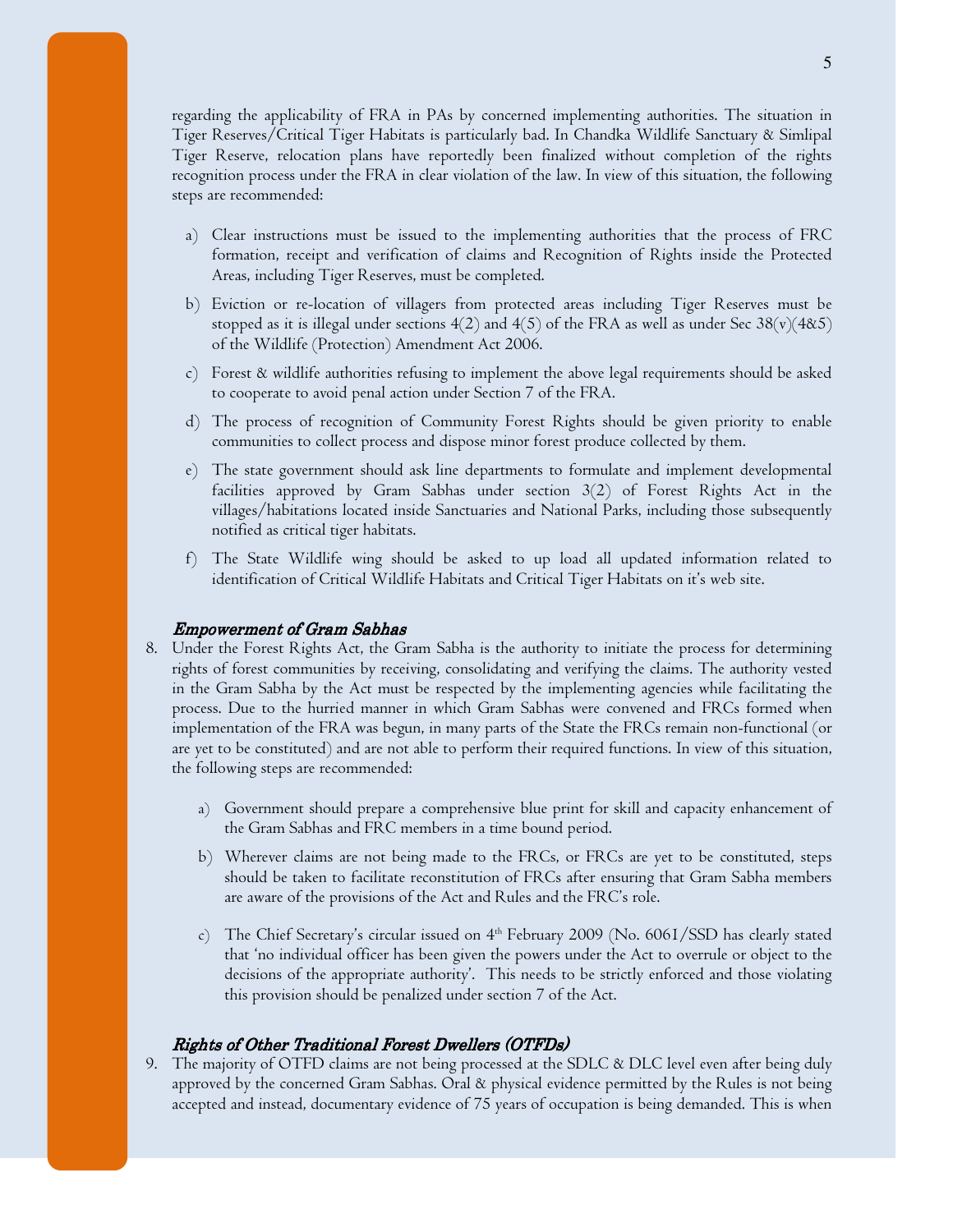even the State Government doesn't have proper records for many tribal areas for that period. Nonconsideration of genuine claims of OTFDs will deprive a large number of equally impoverished forest dependent people of their legitimate rights besides creating conflict and discord within villages. Immediate steps should be taken to accord equal priority to the processing of OTFD claims. In addition, claims of OTFDs in occupation of forest land prior to 1980 which are found ineligible under the FRA, should be settled in accordance with MoEF's 1990 guidelines.

# Disputed Lands

10. There are innumerable cases where lands categorized as 'forest land' (e.g. patra jungle, choto jungle, bada jungle, pahad kisam etc.) in earlier settlements (SABIK) were changed into other revenue categories in subsequent settlements (HAL) with a clear remark in the records stating the earlier status. However, during the ongoing verification process under FRA, claims on such lands are not being entertained citing the current non-forest status of such lands by ignoring their settlement history. Nonconsideration of this fact would deprive a huge number of people of their genuine forest rights. It is strongly recommended that necessary clarification be provided to the concerned authorities & the verification teams for processing claims for such lands.

There are also large hilly tribal areas in the state which were declared 'deemed' forests without any survey or settlement due to having more than 10 degree slope. The tribals inhabiting these areas claim these to be their ancestral lands disputing the forest department claims that these are state forests. It needs to be clarified to implementing authorities that recognition of rights on such disputed lands comes under Section  $3(1)(f)$  and does not need to be restricted to a maximum of 4 hectares applicable to claims under Section  $3(1)(a)$  (see Sec 4(6)).

# Rights of illegally evicted &/or displaced claimants

11. There are many cases of forest communities having been illegally evicted or displaced from their land for developmental and/or conservation programmes such as compensatory or other afforestation and creation of Protected Areas. Such cases are not being considered during verification by concerned authorities as the claimants are not currently in possession of such lands. Section  $3(1)(m)$ , and where applicable, Sec 4(8) of the FRA should be used for dealing with such cases. The former provides the right to in-situ rehabilitation including alternative land for illegally evicted or displaced people while the latter permits restoration of land acquired but not used within five years of acquisition. This has also been stressed in the FAQ (serial no.20) circular issued by the ST & SC Department on 21.11.08 regarding implementation of FRA. Implementation authorities should also be informed about the circular no F.No.11-9/1998-FC (pt), dated 30.7.2009 issued by Ministry of Environment & Forest (MoEF) clarifying that no diversion of forest land shall be permitted till the process of recognition of rights under the FRA has been completed and local Gram Sabhas give their written consent to such diversion.

## Forcible plantation in claimed areas

12. There are a large number of cases of forcible plantations (including for JFM) being undertaken on cultivated lands being claimed under the FRA. Such plantations must be stopped immediately until the rights recognition process has been completed as such evictions are illegal under Sec 4(5) of the FRA.

# Awareness building & Information Dissemination

13. The State government has issued a number of progressive circulars for proper implementation of FRA in the State. However such information & circulars are mostly in English and have not reached Gram Sabhas and even other line departments involved in the process of recognizing rights. Such circulars should be made available in the local language combined with the development of audio-visual aids & field guidelines/ manual/ handbook which should be widely circulated and made available to all gram